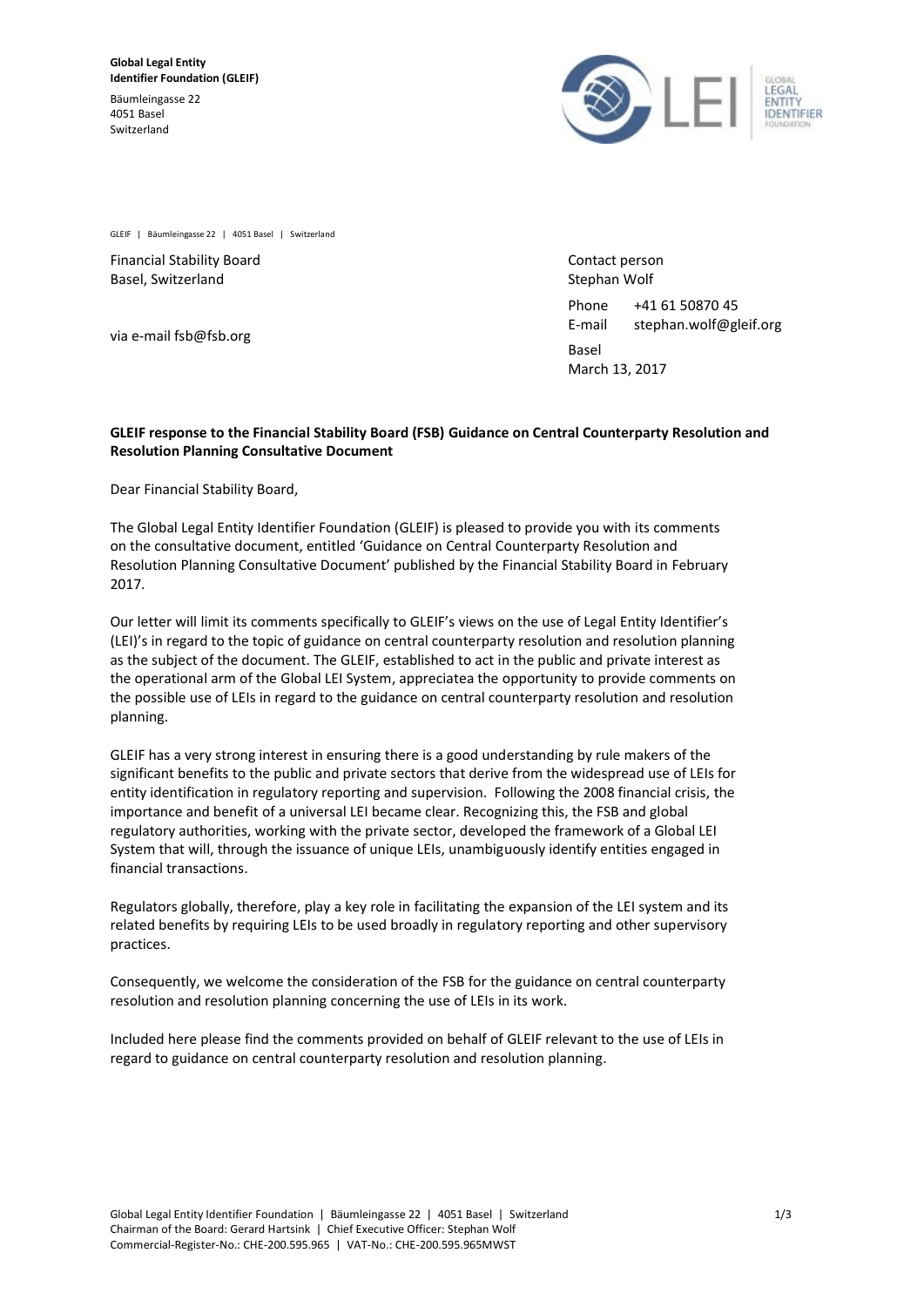

The Legal Entity Identifier (LEI), as the identity management key, could be leveraged to identify all legal entities involved in and reportable for Resolution Planning for Central Counterparties (CCPs). The FSB created the LEI in a form of a reference code to uniquely identify legally distinct entities that engage in financial transactions. Now this high-quality identifier is accessible as a broad public good for the benefit of the users of the public and private sector.

For the resolution process, the resolution authority will need to interact with the CCP, its clearing member participants, its equity holders, creditors, relevant legal and regulatory authorities, including the supervisory authorities, central banks, home resolution authorities, finance ministries and the public authorities responsible for guarantee schemes, if any, involved in cooperative arrangements, Crisis Management Groups (CMGs) for the CCPs and other FMIs, such as payment systems, exchanges and central securities depositories, in the markets served by the CCP.

Using the LEI will insure international consistency for entity identification in this process which requires communication across multiple parties and jurisdictions and establishing effective arrangements for cooperation and information sharing.

International standards have been recognized as a necessary component in the CMPI-IOSCO Principles, *Principles for financial market infrastructures,* which stand alongside the Guidelines for resolution planning. As outlined in Principle 22, Communication procedures and standards, the LEI was developed as standard of the International Organization for Standardization (ISO) and is designed to complement other ISO reference data standards and to be used in ISO financial messaging standards.

The LEI, as implemented by GLEIF, could address further requirements within the resolution planning process for CCP's. The Consultative Document outlines several additional requirements for identification of the activities of legal entities such as maintaining a detailed inventory, including a description and the location of the key MIS used in the CCP's material legal entities and the mapping of essential and systemically important functions to the legal entities under which they are conducted.

The scope of LEI data with the Global LEI System (GLEIS) is set to expand beginning in 2017 to include the initial implementation of relationship data with the first two relationship types based on consolidated accounting principles to identify ultimate and direct parents of any entity registering for or renewing an LEI.

The collection of relationship data in the GLEIS will expand further over time and could be an important source of the data needed in determining the connections for intra-group inter-linkages specified in the Consultative Document. Identification by LEIs and relationships recorded in the GLEIS also could provide group relationship information for the evaluation of possible sales of subsidiaries and spin-off of business units as part of resolution plans. GLEIF would work with the FSB and the LEI ROC to prioritize the implementation of additional relationship types not already specified by the LEI ROC.

Both in normal times and during resolution, FMIs, resolutions authorities and the comprehensive list of parties that will need to interact for these purposes need data that can be produced and maintained in a standard way, to be available for resolution planning and promptly for effective and timely risk control during resolution.